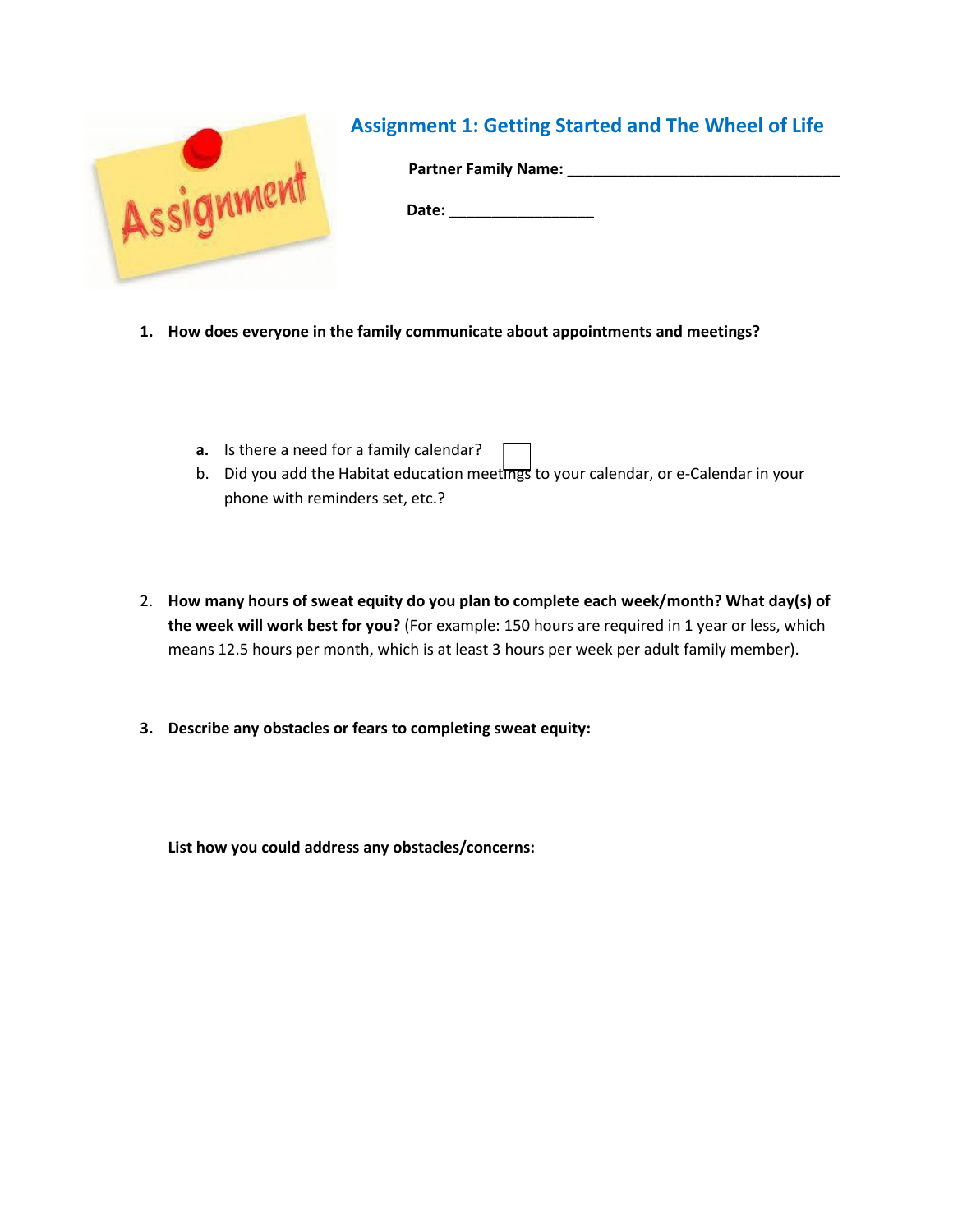## **4. What does Sweat Equity mean?**

## **5.** *Review the Strike System section of the Partner Family Program Handbook.*

Give an example of how you might receive a strike:

## **Matched Savings Account Information**

Date applied for matched savings account: The match of the limitials:

What is your target savings amount (for closing costs)?  $\oint$ 

In 6 months?  $\frac{1}{2}$ 

In one year?

Do you plan on continuing a savings program after you purchase your home?

How much per month? \$

On the following page you will find a "Wheel of Life". The eight sections in the Wheel of Life represent different aspects of your life. Seeing the center of the wheel as 1 and the outer edges as 10, rank your level of satisfaction or success in each life area by drawing a straight or curved line to create a new outer edge.

The categories should together create a view of a balanced life. If necessary you can split category segments to add in something that is missing, or re-label an area to make it more meaningful for you. Examples of changes are:

- 1. **Family and Friends:** Split "Family and Friends" into separate categories.
- 2. **Significant Other:** Changing the category name to "Dating", "Relationship" or "Life Partner".
- 3. **Career:** Changing the category name to "Motherhood", "Work", "Business" or "Volunteering".
- 4. **Finances:** Changing the category name to "Money", "Financial Security" or "Financial Wellbeing".
- 5. **Health:** The category name could be split or changed to "Emotional", "Physical", "Fitness", "Spiritual" or "Wellbeing".
- 6. **Home Environment:** The category could split or change to "Work Environment" for career or business clients.
- 7. **Fun & Leisure:** The category name could change to "Recreation"
- 8. **Personal Growth:** The category name could change to "Learning", "Self-Development" or "Spiritual"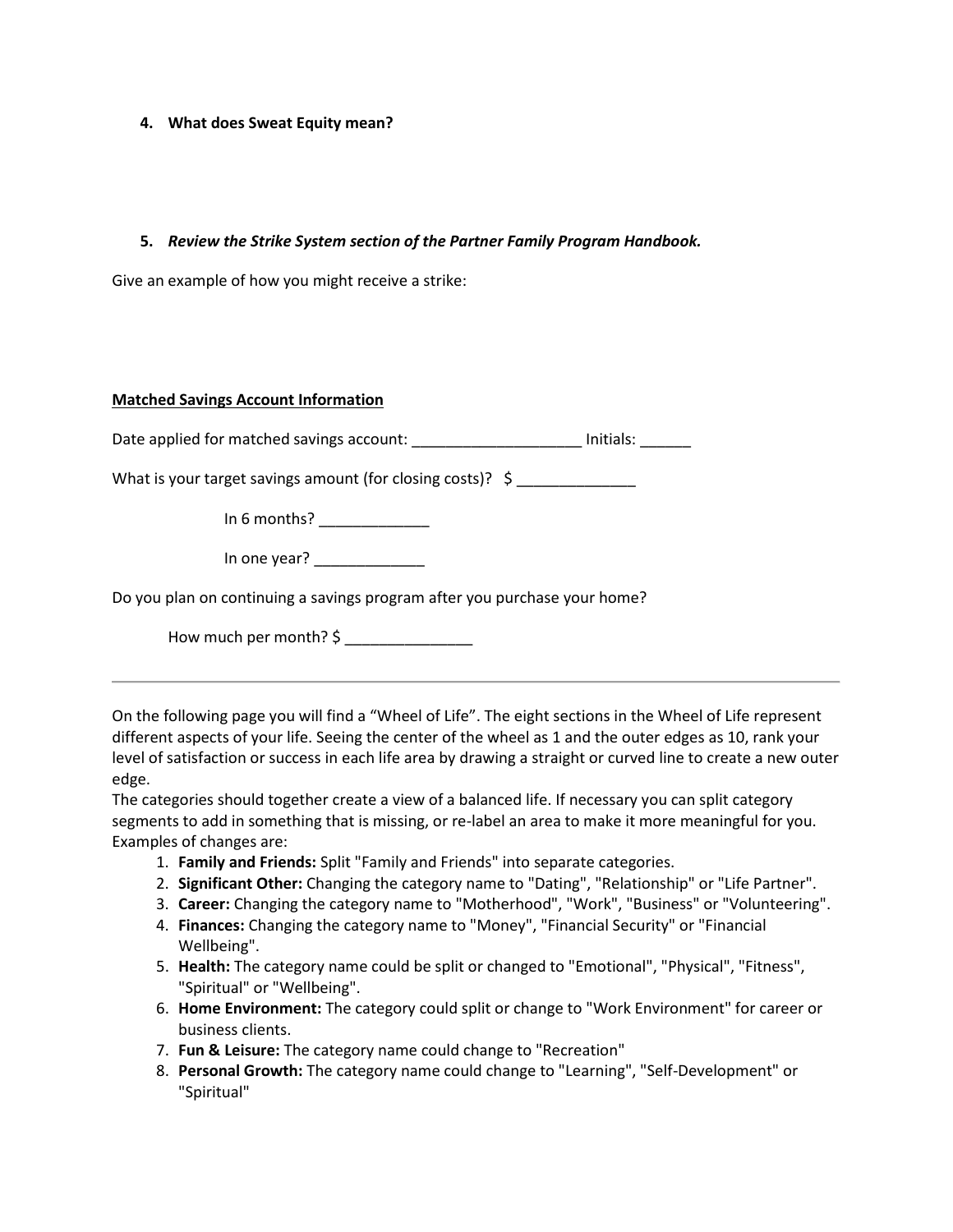**Wheel of Life**